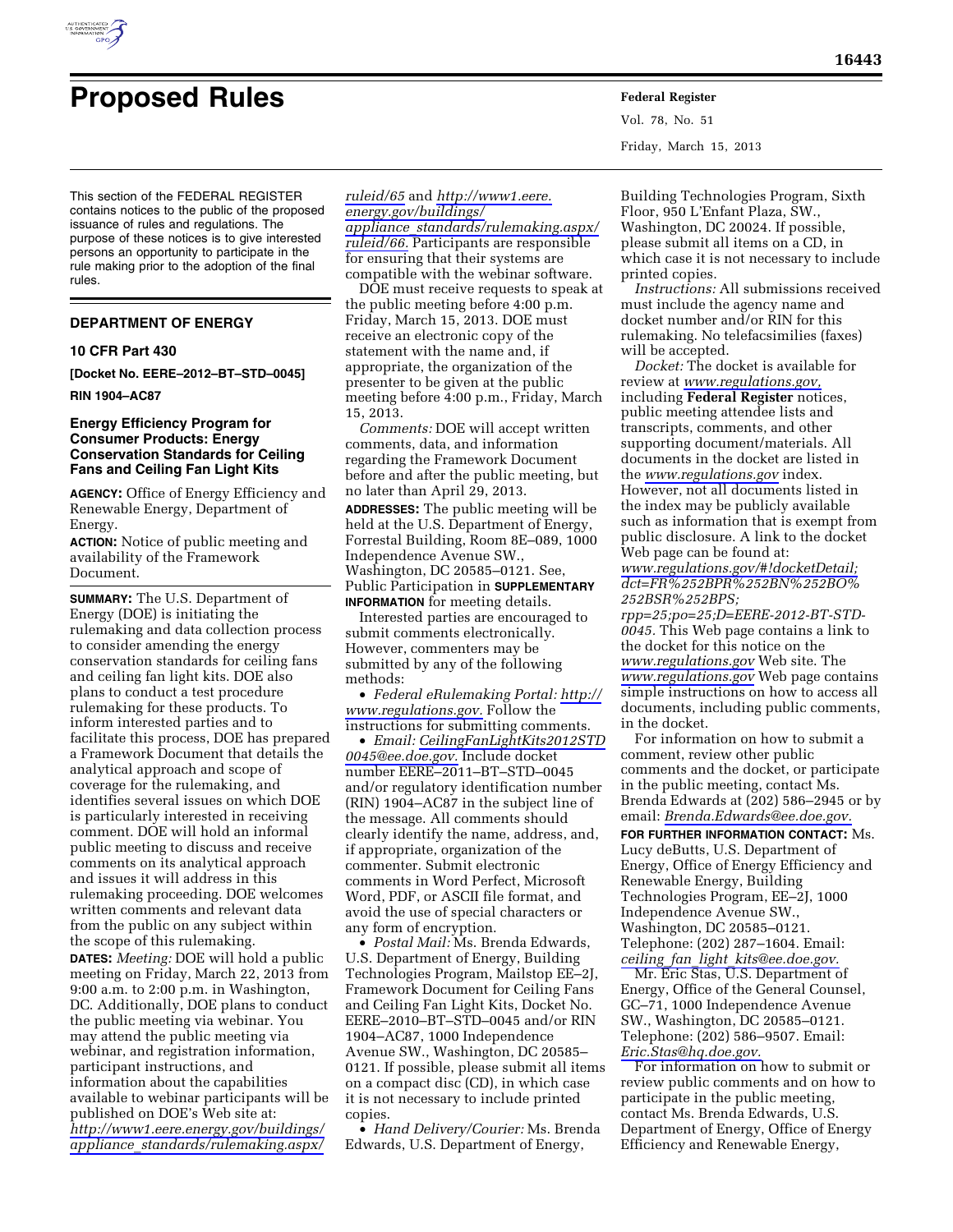Building Technologies Program, EE–2J, 1000 Independence Avenue SW., Washington, DC 20585–0121. Telephone (202) 586–2945. Email: *[Brenda.Edwards@ee.doe.gov.](mailto:Brenda.Edwards@ee.doe.gov)* 

**SUPPLEMENTARY INFORMATION:** Title III, Part B<sup>1</sup> of the Energy Policy and Conservation Act of 1975 (EPCA or the Act), Public Law 94–163 (42 U.S.C. 6291–6309, as codified) sets forth a variety of provisions designed to improve energy efficiency and established the Energy Conservation Program for Consumer Products Other Than Automobiles, a program covering most major household appliances (collectively referred to as ''covered products'').2

These include the types of ceiling fans and ceiling fan light kits that are the subject of this rulemaking. (42 U.S.C. 6295(ff)) This program authorizes DOE to establish technologically feasible, economically justified energy efficiency regulations for certain products and equipment that would be likely to result in substantial national energy savings.  $(42 \text{ U.S.C. } 6295(o)(2)(B)(i)(I)–(VII))$ 

The Energy Policy Act of 2005 (EPACT 2005), Public Law 109–58, amended EPCA and established energy conservation standards for ceiling fans and ceiling fan light kits, as well as requirements for determining whether these standards should be amended. (42 U.S.C. 6295(ff)) Specifically, EPACT 2005 set design standards for ceiling fans and provided that DOE may consider and issue energy efficiency or energy use standards for electricity used by ceiling fans to circulate air in a room. (42 U.S.C. 6295(ff)(1) and (6)) For ceiling fan light kits, EPACT 2005 set energy conservation standards for ceiling fan light kits with medium screw base sockets, as well as pin-based sockets. (42 U.S.C. 6295(ff)(2)–(3)) The statute also directed DOE to consider and issue requirements for other types of ceiling fan light kits (including candelabra screw base sockets) by January 1, 2007, and if DOE failed to issue such standards by the date specified, the statute provided for an alternative set of requirements for ceiling fan light kits manufactured after January 1, 2010. (42 U.S.C. 6295(ff)) After January 1, 2010, DOE may again consider amended energy efficiency standards for ceiling fan light kits, standards that would apply to products manufactured not earlier than two years

after the date of publication of the final rule. (42 U.S.C. 6295(ff)(5))

EPCA defines a ''ceiling fan'' as ''a nonportable device that is suspended from a ceiling for circulating air via the rotation of fan blades'' (42 U.S.C. 6291(49)), and it defines a ''ceiling fan light kit'' as ''equipment designed to provide light from a ceiling fan that can be—(A) integral, such that the equipment is attached to the ceiling fan prior to the time of retail sale; or (B) attachable, such that at the time of retail sale the equipment is not physically attached to the ceiling fan, but may be included inside the ceiling fan at the time of sale or sold separately for subsequent attachment to the fan.'' (42 U.S.C. 6291(50))

Under this statutory structure, DOE promulgated design standards for ceiling fans, performance standards for ceiling fan light kits and test procedures for both ceiling fans and ceiling fan light kits. In a final rule technical amendment published in the **Federal Register** on October 18, 2005, DOE codified the statutory design standards for ceiling fans and the performance standards for ceiling fan light kits in the CFR at 10 CFR 430.32(s). 70 FR 60407, 60413. An additional final rule technical amendment published in the **Federal Register** on January 11, 2007, codified standards for light kits with sockets other than medium-screw base or pinbased fluorescent lamps in the CFR. 72 FR 1270. In a final rule published in the **Federal Register** on December 8, 2006, DOE adopted test procedures for ceiling fans and ceiling fan light kits at 10 CFR part 430, subpart B, appendix U and appendix V, respectively. 71 FR 71340, 71366–67.

DOE is initiating this rulemaking pursuant to 42 U.S.C. 6295(ff)(5)–(6), which allows DOE to consider establishing or amending energy conservation standards for ceiling fans and ceiling fan light kits, and 42 U.S.C. 6295(r), which requires DOE to prescribe test procedures for new or amended energy conservation standards. In addition to considering the energy consumption of these products in active mode, 42 U.S.C. 6295(gg) requires DOE to consider the standby mode and off mode energy consumption of ceiling fans and ceiling fan light kits in amending both its test procedures and energy conservation standards.

To initiate the ceiling fan and ceiling fan light kit energy conservation standards rulemaking, DOE has prepared this Framework Document to explain the relevant issues, analyses, and processes it anticipates using in considering amended energy

conservation standards for these products.

This Framework Document also includes DOE's preliminary review of relevant industry test procedures and testing methods used to characterize the performance of ceiling fans and ceiling fan light kits in all modes of operation. DOE has also included in this Framework Document a detailed summary of key issues that DOE is considering in developing its own test procedures and for use in developing energy conservation standards for ceiling fans and ceiling fan light kits. In addition, DOE has identified issues regarding the testing of ceiling fans and ceiling fan light kits on which it is seeking comment. DOE will consider the feedback received in response to this Framework Document in developing proposed test procedures for ceiling fans and ceiling fan light kits. DOE intends to issue a separate notice of proposed rulemaking (NOPR) addressing the test procedures for ceiling fans and ceiling fan light kits. When the test procedure final rule is published, DOE will have complied with the statutory requirements to review ceiling fan and ceiling fan light kit test procedures at least once every 7 years (42 U.S.C.  $6293(b)(1)(A)$  and to include where applicable, test procedures with new or amended energy conservation standards (42 U.S.C. 6295(r)).

The primary focus of the public meeting noted above will be to discuss the analyses presented and issues identified in the Framework Document. At the public meeting, DOE will make presentations and invite discussion on the rulemaking process as it applies to certain ceiling fans and ceiling fan light kits. DOE will also solicit comments, data, and information from participants and other interested parties. In addition, DOE will invite comment on its preliminary determination of the scope of coverage for the ceiling fan energy conservation standards and its preliminary analysis regarding the development of test procedures for ceiling fans and ceiling fan light kits.

DOE is planning to conduct in-depth technical analyses in the following areas: (1) Engineering; (2) energy-use characterization; (3) product price; (4) life-cycle cost and payback period; (5) national impacts; (6) manufacturer impacts; (7) utility impacts; (8) employment impacts; (9) emission impacts; and (10) regulatory impacts. DOE will also conduct several other analyses that support those previously listed, including the market and technology assessment, the screening analysis (which contributes to the engineering analysis), and the

<sup>1</sup>For editorial reasons, upon codification in the U.S. Code, Part B was redesignated Part A.

<sup>2</sup>All references to EPCA in this document refer to the statute as amended through the American Manufacturing Technical Corrections Act (AEMTCA), Public Law 112–210 (Dec. 18, 2012).